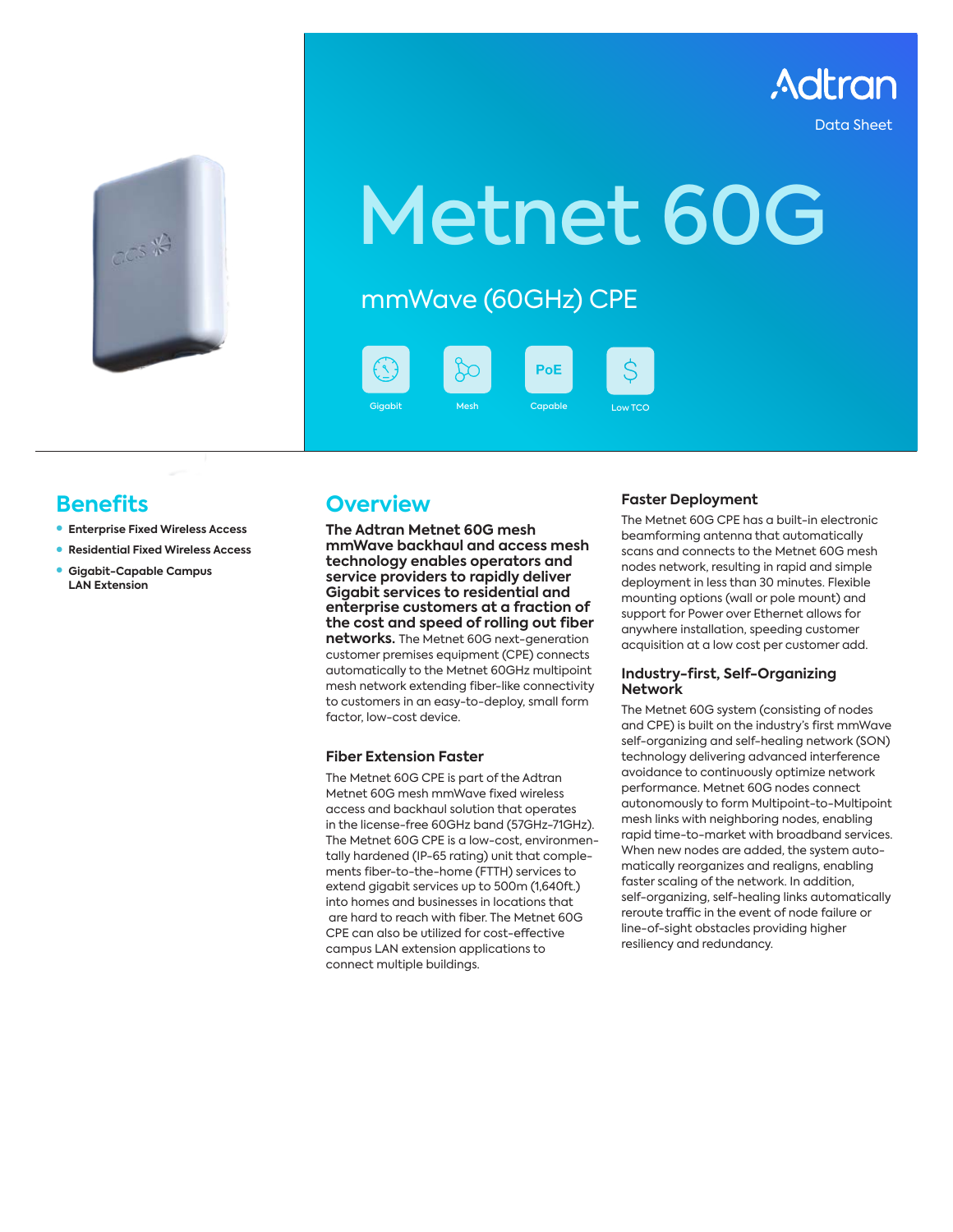## **Product Specifications**

| <b>Mesh Radio Specifications</b>    |                                                                                                                                                                                                                                                                                                                                                                  |  |
|-------------------------------------|------------------------------------------------------------------------------------------------------------------------------------------------------------------------------------------------------------------------------------------------------------------------------------------------------------------------------------------------------------------|--|
| <b>Frequency Band</b>               | 57GHz to 71GHz band                                                                                                                                                                                                                                                                                                                                              |  |
| Antenna                             | Beamforming Phase array 21dBi gain                                                                                                                                                                                                                                                                                                                               |  |
| Channels                            | 802.11ad WiGig Channels 1 to 6                                                                                                                                                                                                                                                                                                                                   |  |
| Modulation and encoding             | 13 levels of adaptive encoding MCS 0 - 12 up to 4.6Gbps                                                                                                                                                                                                                                                                                                          |  |
| <b>Transmitter and EIRP</b>         | 40dBm EIRP                                                                                                                                                                                                                                                                                                                                                       |  |
| Number of sectors                   | $\overline{4}$                                                                                                                                                                                                                                                                                                                                                   |  |
| Radio capacity                      | 3.8Gbps per sector (15.2Gbps per node)                                                                                                                                                                                                                                                                                                                           |  |
| <b>Performance &amp; Attributes</b> |                                                                                                                                                                                                                                                                                                                                                                  |  |
| Beam angle                          | Horizontal 300° electronic steerable, 6° beam width; Vertical fixed, 18 degree                                                                                                                                                                                                                                                                                   |  |
| Topologies                          | Multipoint-to-Multipoint with SON /Point-to-Multipoint, Point-to-Point                                                                                                                                                                                                                                                                                           |  |
| Range                               | Up to 1,640 ft (500m) per Node or CPE Dependent on location, availability, and capacity                                                                                                                                                                                                                                                                          |  |
| Interfaces                          | Up to 4 Ethernet interfaces<br>• 2 x Fixed RJ45 100/1000 Base-T<br>• 2 x optional 10G or 1G SFP optical                                                                                                                                                                                                                                                          |  |
| Max connections (per node)          | 120 CPE or mesh nodes                                                                                                                                                                                                                                                                                                                                            |  |
| <b>Ethernet Services</b>            | Native Ethernet based data service delivery<br>• Tagged/untagged subscriber traffic classification<br>· Single and double tagging w/802.1Q, 802.1ad QinQ<br>• 802.1p, DSCP based prioritization<br>• Strict Priority, WFQ scheduling<br>• DHCP Option 82 Insertion<br>• 802.1x Port Authentication<br>• Bidirectional per subscriber rate limiting               |  |
| Redundancy                          | • High availability via interference-aware SON mesh network<br>• Network uplink redundancy via multiple nodes                                                                                                                                                                                                                                                    |  |
| Management                          | In-band management<br>• Web GUI<br>• MS w/ complete FCAPS support<br>• Secure communication w/nodes<br>• Zero-touch on-boarding of nodes<br>• Radio link budget calculator<br>• Topology based network view<br>• Configuration management, fault management, performance management<br>· Software upgrades and configuration backup/restore<br>· REST/SNMPv2 NBI |  |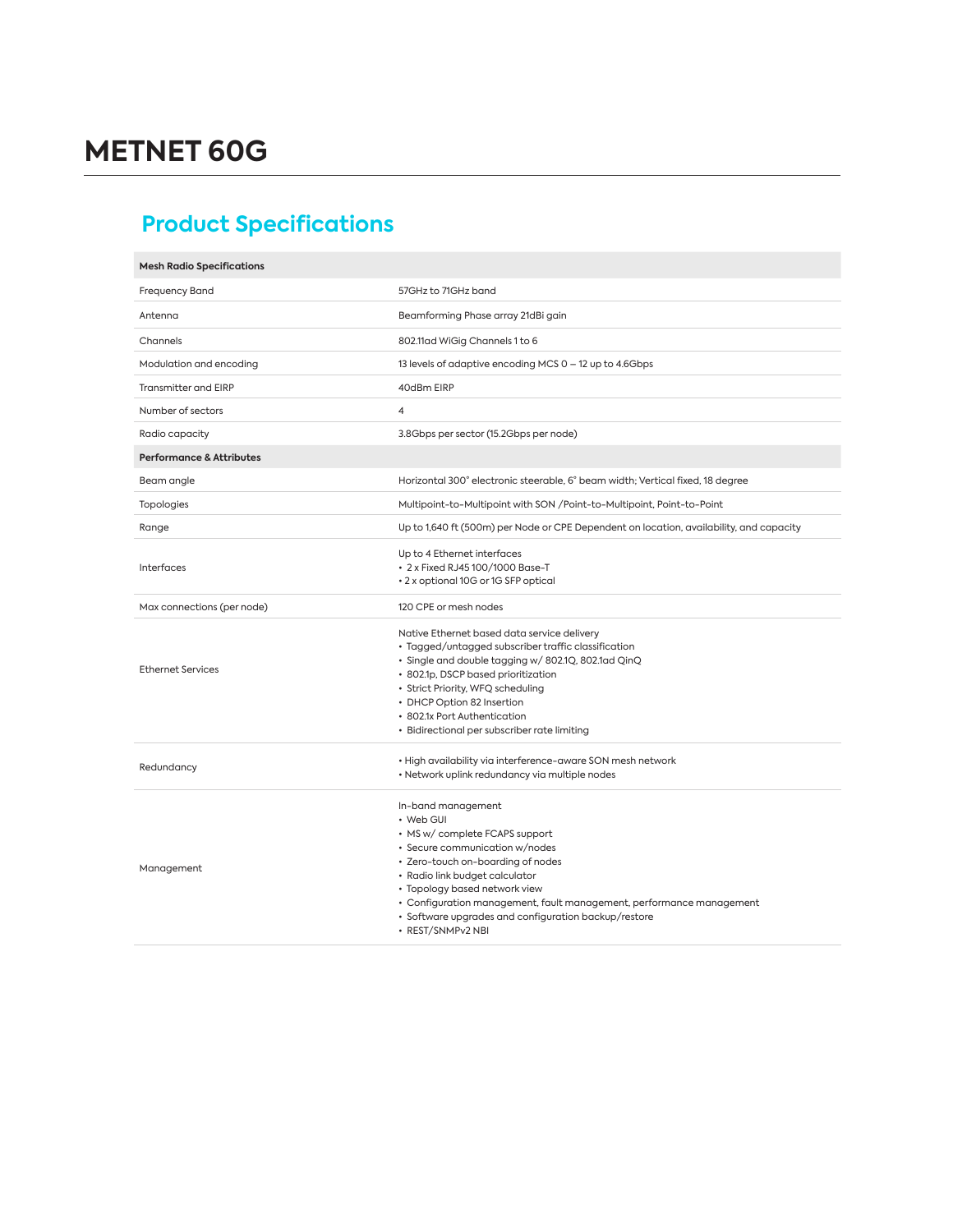| <b>Physical Specifications</b> |                                                                                                                                                                                                               |  |
|--------------------------------|---------------------------------------------------------------------------------------------------------------------------------------------------------------------------------------------------------------|--|
| Dimensions                     | $10.6$ " x 6" x 4.5" (269mm x 150mm x 114mm) (H x W x D)                                                                                                                                                      |  |
| Weight                         | 7.3lbs (3.3kg)                                                                                                                                                                                                |  |
| Power                          | $\cdot$ 100-240V AC Mains<br>• 48V DC or 802.3bt 60W                                                                                                                                                          |  |
| Environmental                  | -40°F to +131°F (-40°C to +55°C) operating temperature IP-65 ingress protection rated                                                                                                                         |  |
| <b>Requlatory Compliance</b>   | Radio: US FCC 47 CFR Part15.255 and EN 302 567, EN 303 413<br>EMC: US FCC 47 CFR Part15B and EN 301 489<br>Safety: IEC62368-1:2014/2018, IEC 62368-3:2017, IEC 60529:2013, IEC 60950-22:2016,<br>EN50385:2017 |  |
| Warranty                       | 1 Year                                                                                                                                                                                                        |  |

### **Ordering Information**

| Equipment                                                                                      | Part No.       |  |
|------------------------------------------------------------------------------------------------|----------------|--|
| Adtran Metnet 60G 1Gbps CPE, 90degree antenna, Grey (includes PoE injector with US power cord) | 419326203F2US  |  |
| Metnet EMS License (required)                                                                  |                |  |
| Adtran Metnet 60G EMS Software and Yr-1 License (up to 50 devices).                            | 119310902F1    |  |
| Adtran Metnet 60G EMS Annual License (1-50 Devices).                                           | 119310902F2*   |  |
| <b>Adtran Procare (required)</b>                                                               |                |  |
| Adtran ProCare for Metnet 60G CPE                                                              | 1100AMFW10M1T1 |  |

\*Additional license tiers available for quote. Please contact support@adtran.com.